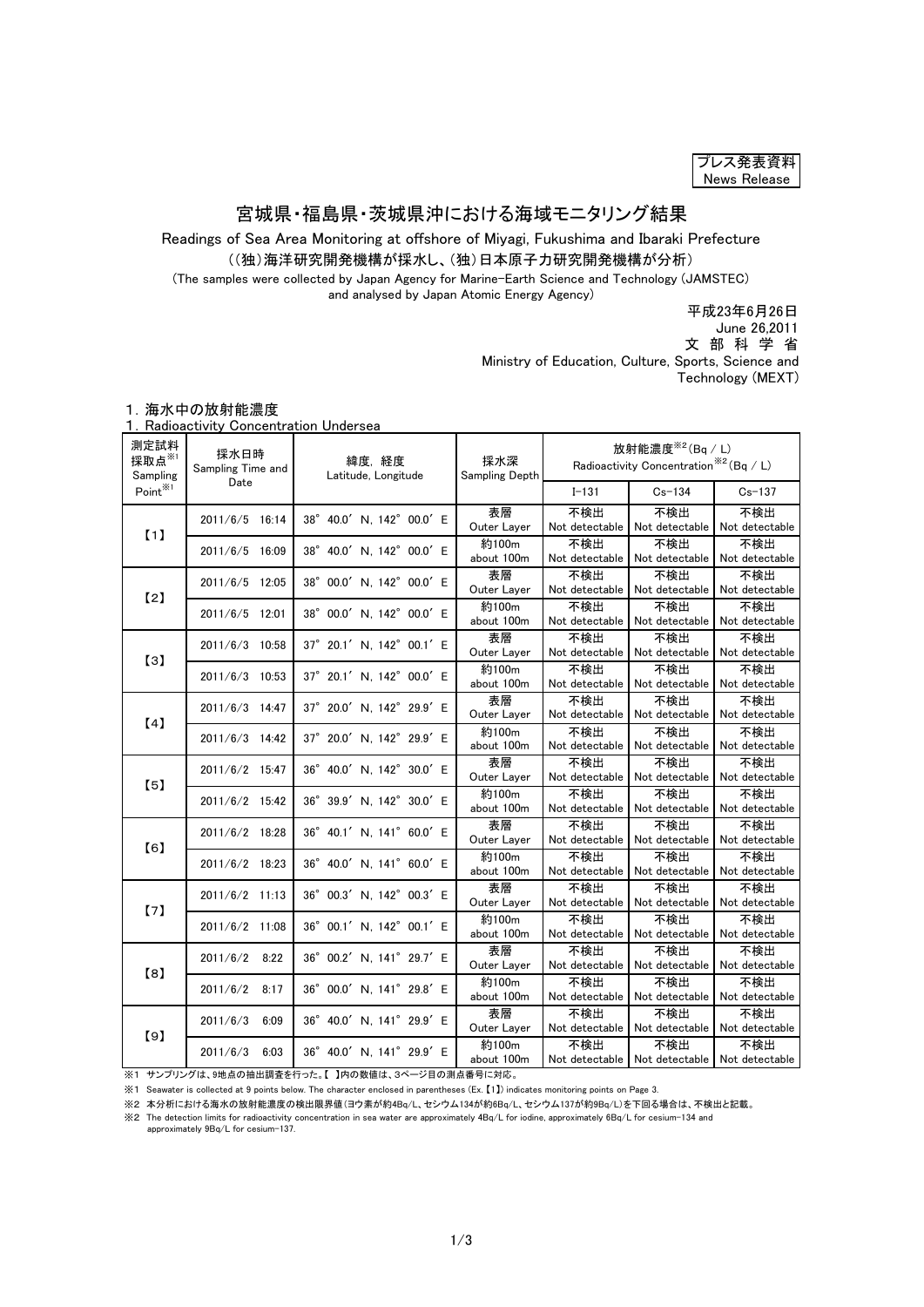| 測定試料<br>採取点 $*1$<br>Sampling | 採水日時<br>Sampling Time and<br>Date | 緯度 経度<br>Latitude, Longitude | 採水深<br>Sampling Depth | 放射能濃度(Bg / L)<br>Radioactivity Concentration (Bq $/ L$ ) |                       |                       |
|------------------------------|-----------------------------------|------------------------------|-----------------------|----------------------------------------------------------|-----------------------|-----------------------|
| $Point^{\divideontimes 1}$   |                                   |                              |                       | $Te-132$                                                 | $I - 132$             | $I - 133$             |
| (1)                          | $2011/6/5$ 16:14                  | 38° 40.0' N. 142° 00.0' E    | 表層<br>Outer Layer     | 不検出<br>Not detectable                                    | 不検出<br>Not detectable | 不検出<br>Not detectable |
|                              | 2011/6/5 16:09                    | 38° 40.0' N. 142° 00.0' E    | 約100m<br>about 100m   | 不検出<br>Not detectable                                    | 不検出<br>Not detectable | 不検出<br>Not detectable |
| $\left[2\right]$             | 2011/6/5 12:05                    | 38° 00.0' N, 142° 00.0' E    | 表層<br>Outer Layer     | 不検出<br>Not detectable                                    | 不検出<br>Not detectable | 不検出<br>Not detectable |
|                              | 2011/6/5 12:01                    | 38° 00.0' N, 142° 00.0' E    | 約100m<br>about 100m   | 不検出<br>Not detectable                                    | 不検出<br>Not detectable | 不検出<br>Not detectable |
| $\left[3\right]$             | $2011/6/3$ 10:58                  | 37° 20.1' N, 142° 00.1' E    | 表層<br>Outer Layer     | 不検出<br>Not detectable                                    | 不検出<br>Not detectable | 不検出<br>Not detectable |
|                              | $2011/6/3$ 10:53                  | 37° 20.1' N, 142° 00.0' E    | 約100m<br>about 100m   | 不検出<br>Not detectable                                    | 不検出<br>Not detectable | 不検出<br>Not detectable |
| [4]                          | 2011/6/3 14:47                    | 37° 20.0' N, 142° 29.9' E    | 表層<br>Outer Layer     | 不検出<br>Not detectable                                    | 不検出<br>Not detectable | 不検出<br>Not detectable |
|                              | 2011/6/3 14:42                    | 37° 20.0' N, 142° 29.9' E    | 約100m<br>about 100m   | 不検出<br>Not detectable                                    | 不検出<br>Not detectable | 不検出<br>Not detectable |
| [5]                          | 2011/6/2 15:47                    | 36° 40.0' N, 142° 30.0' E    | 表層<br>Outer Layer     | 不検出<br>Not detectable                                    | 不検出<br>Not detectable | 不検出<br>Not detectable |
|                              | 2011/6/2 15:42                    | 36° 39.9' N, 142° 30.0' E    | 約100m<br>about 100m   | 不検出<br>Not detectable                                    | 不検出<br>Not detectable | 不検出<br>Not detectable |
| [6]                          | 2011/6/2 18:28                    | 36° 40.1' N. 141° 60.0' E    | 表層<br>Outer Laver     | 不検出<br>Not detectable                                    | 不検出<br>Not detectable | 不検出<br>Not detectable |
|                              | 2011/6/2 18:23                    | 36° 40.0' N. 141° 60.0' E    | 約100m<br>about 100m   | 不検出<br>Not detectable                                    | 不検出<br>Not detectable | 不検出<br>Not detectable |
| [7]                          | $2011/6/2$ 11:13                  | 36° 00.3' N, 142° 00.3' E    | 表層<br>Outer Layer     | 不検出<br>Not detectable                                    | 不検出<br>Not detectable | 不検出<br>Not detectable |
|                              | 2011/6/2 11:08                    | 36° 00.1' N. 142° 00.1' E    | 約100m<br>about 100m   | 不検出<br>Not detectable                                    | 不検出<br>Not detectable | 不検出<br>Not detectable |
| $^{[8]}$                     | 2011/6/2<br>8:22                  | 36° 00.2' N. 141° 29.7' E    | 表層<br>Outer Layer     | 不検出<br>Not detectable                                    | 不検出<br>Not detectable | 不検出<br>Not detectable |
|                              | 2011/6/2<br>8:17                  | 36° 00.0' N, 141° 29.8' E    | 約100m<br>about 100m   | 不検出<br>Not detectable                                    | 不検出<br>Not detectable | 不検出<br>Not detectable |
| $\lbrack 9 \rbrack$          | 2011/6/3<br>6:09                  | 36° 40.0' N, 141° 29.9' E    | 表層<br>Outer Layer     | 不検出<br>Not detectable                                    | 不検出<br>Not detectable | 不検出<br>Not detectable |
|                              | 2011/6/3<br>6:03                  | 36° 40.0' N, 141° 29.9' E    | 約100m<br>about 100m   | 不検出<br>Not detectable                                    | 不検出<br>Not detectable | 不検出<br>Not detectable |

-<br>※1 サンプリングは、9地点の抽出調査を行った。【 】内の数値は、3ページ目の測点番号に対応。

※1 Seawater is collected at 9 points below. The character enclosed in parentheses (Ex. 【1】) indicates monitoring points on Page 3.